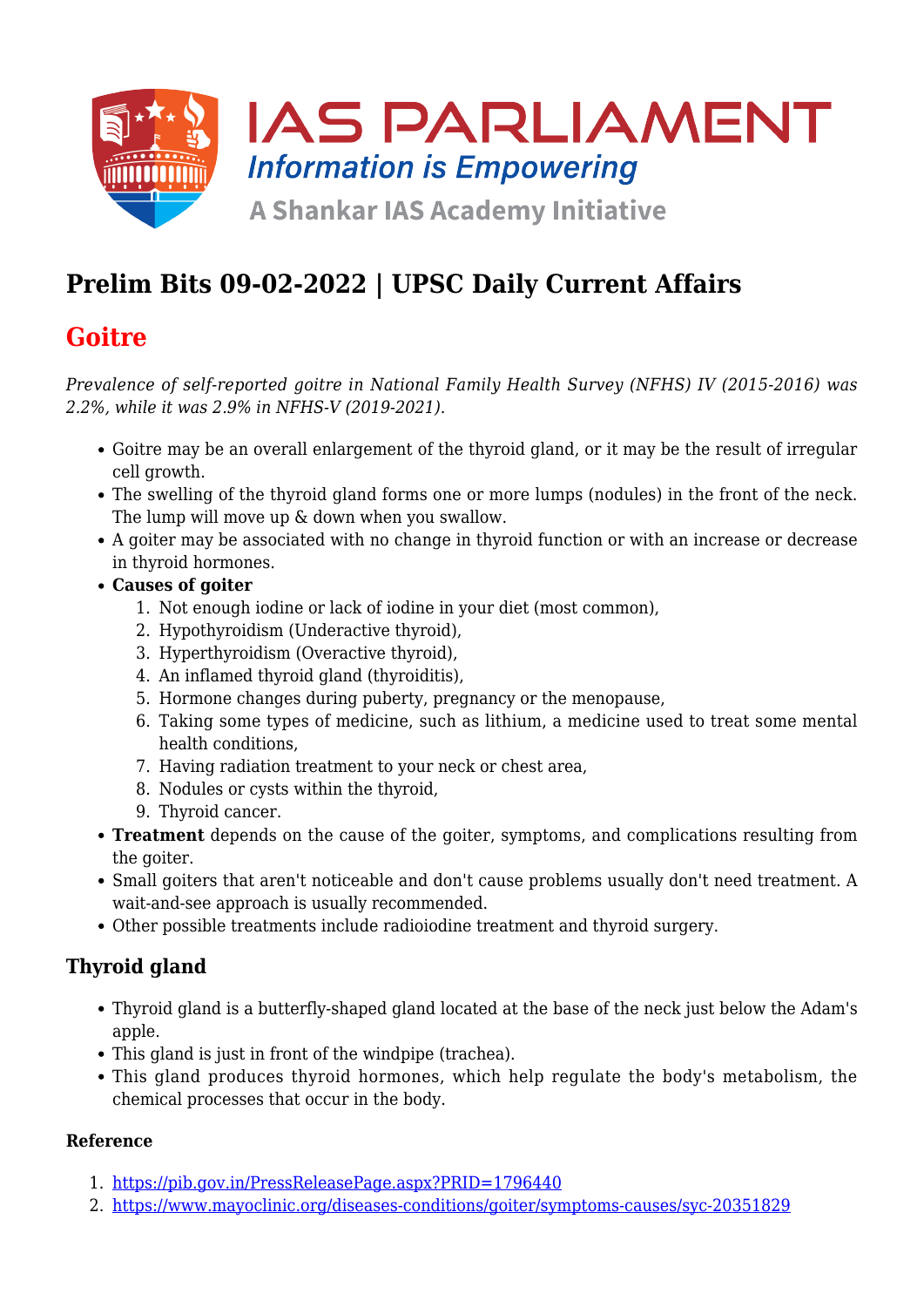3. <https://www.nhs.uk/conditions/goitre/>

### **Early Diagnosis of Alzheimer's**

*A new study has revealed a pathological brain activity that precedes the onset of Alzheimer's first symptoms by many years. This finding may help early diagnosis of Alzheimer's.*

- Normally, the neuronal activity of the hippocampus decreases during sleep in healthy animals.
- But in early stages of Alzheimer's, there is a pathological brain activity, which is an increased activity in the hippocampus during anaesthesia and sleep.
- [The hippocampal region plays a key role in memory processes, and is known to be impaired in Alzheimer's patients.]
- This pathological brain activity is due to a failure in the physiological regulation, which is the **failure in the homeostatic mechanism that stabilizes the neural network**.
- The discovery of this abnormal activity during specific brain states may enable early diagnosis of Alzheimer's, eventually leading to a more effective treatment of a disease that still lacks effective therapies.
- [Each neural circuit has a set point of activity, maintained by numerous stabilizing mechanisms. This is the homeostasis mechanism.]

Number of people with dementia worldwide will increase from 50 million (2019) to more than 150m (2050).

This huge increase in the prevalence of Alzheimer's (due to the expected rise in population growth and in life expectancy) will continue unless we develop effective treatments.

- **Amyloid deposits**, a hallmark of Alzheimer's disease pathology, are formed in patients' brains as early as 10-20 years before the onset of typical symptoms such as memory impairment and cognitive decline.
- But, most efforts to treat Alzheimer's disease by reducing the amount of amyloid-beta proteins and their aggregation have failed.
- If we could detect the disease at the pre-symptomatic stage, and keep it in a dormant phase for many years, this would be a tremendous achievement in the field.
- So, the key to effective treatment are,
	- 1. Identifying a signature of aberrant brain activity in the pre-symptomatic stage of Alzheimer's and
	- 2. Understanding the mechanisms underlying its development.
- **Solution** The instability in neuronal activity is known from epilepsy.
- An existing drug for multiple sclerosis may help epilepsy patients by activating a homeostatic mechanism that lowers the set point of neural activity.
- This drug stabilizes activity and reduces pathological activity observed during anesthesia.
- To know more about Alzheimer's disease, [click here](https://www.iasparliament.com/current-affairs/upsc-daily-current-affairs-prelim-bits-09-06-2021).

#### **Reference**

<https://www.sciencedaily.com/releases/2022/02/220201115157.htm>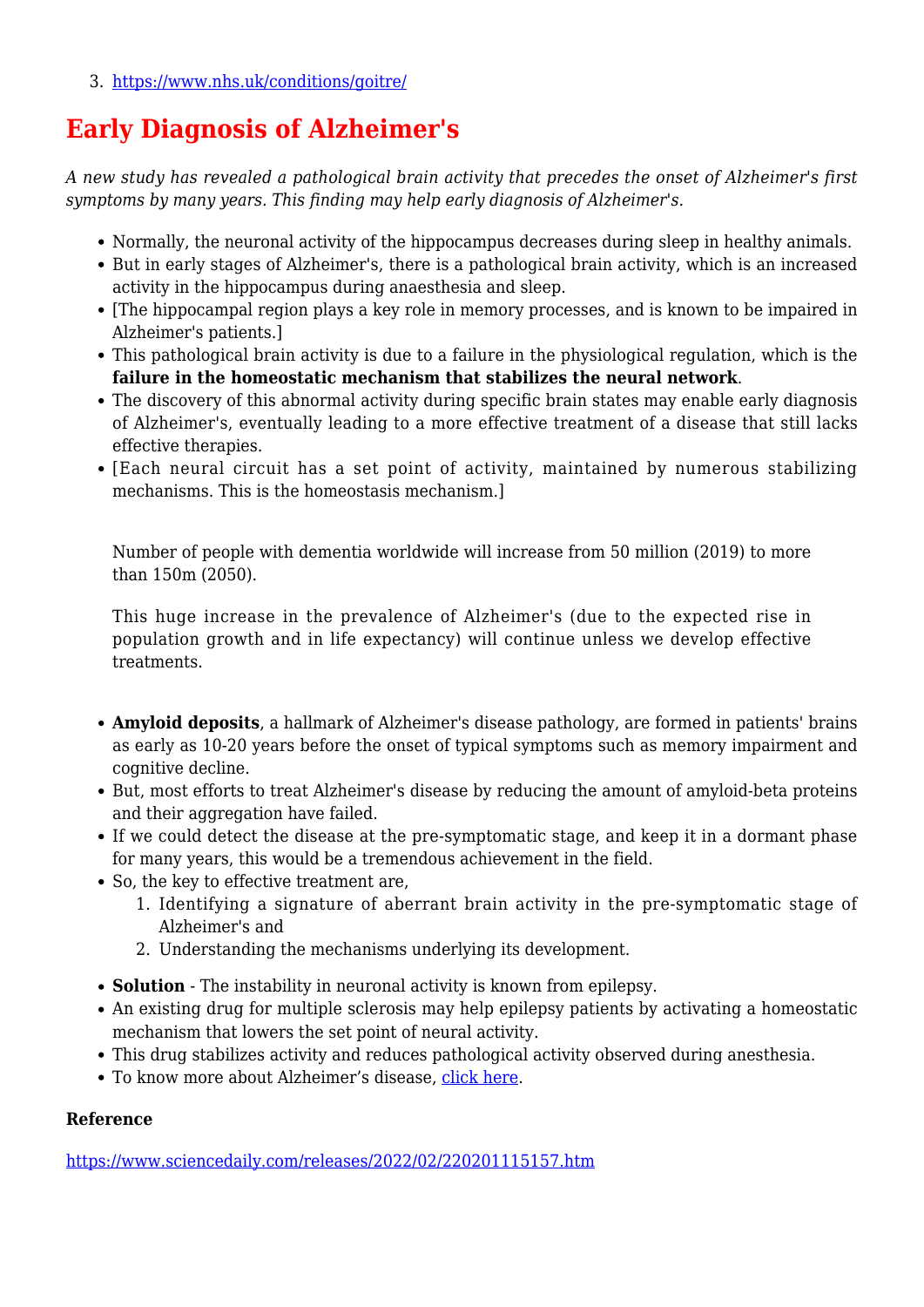### **Debt-to-GDP Ratio**

Debt-to-GDP ratio is the ratio of a country's public debt (combined liabilities of the Central and State governments) to its gross domestic product (GDP).

Debt to GDP Ratio = Total Debt of Country / Total GDP of Country

- This ratio is the metric comparing a country's public debt to its GDP.
- By comparing what a country owes with what it produces, this ratio reliably indicates that particular country's ability to pay back its debts.
- Often expressed as a percentage, this ratio can also be interpreted as the number of years needed to pay back debt if GDP is dedicated entirely to debt repayment.
- The debt-to-GDP ratio can also be interpreted as the number of years it would take to pay back debt if GDP was used for repayment.
- The higher the debt-to-GDP ratio, the less likely the country will pay back its debt and the higher its risk of default, which could cause a financial panic in the domestic and international markets.

#### **Reference**

- 1. [https://www.thehindu.com/todays-paper/tp-business/indias-debt-to-gdp-better-than-of-us-officia](https://www.thehindu.com/todays-paper/tp-business/indias-debt-to-gdp-better-than-of-us-officials-riposte/article38399371.ece) [ls-riposte/article3839937ece](https://www.thehindu.com/todays-paper/tp-business/indias-debt-to-gdp-better-than-of-us-officials-riposte/article38399371.ece)
- 2. [https://www.investopedia.com/terms/d/debtgdpratio.asp#:~:text=What%20Is%20the%20Debt](https://www.investopedia.com/terms/d/debtgdpratio.asp#:~:text=What%20Is%20the%20Debt%2Dto,to%20pay%20back%20its%20debts) [%2Dto,to%20pay%20back%20its%20debts](https://www.investopedia.com/terms/d/debtgdpratio.asp#:~:text=What%20Is%20the%20Debt%2Dto,to%20pay%20back%20its%20debts).

# **National Blood Policy 2002**

*The Government has notified the Drugs and Cosmetics (Second Amendment) Rules, 2020 to support the National Blood Policy.*

The Drugs and Cosmetics (Second Amendment) Rules, 2020 pertain to functioning of Blood Banks, Blood processing and related matters.

- The National Blood Policy formulated by the government back in 2002.
- This Policy aims to ensure easily accessible and adequate supply of safe and quality blood and blood components.
- These components may be collected / procured from a voluntary non-remunerated regular blood donor in well equipped premises, which is free from transfusion transmitted infections.
- It also ensures that these components are stored and transported under optimum conditions.
- It will also ensure the transfusion under supervision of trained personnel for all who need it irrespective of their economic or social status through comprehensive, efficient and a total quality management approach.
- **Related Links** - [Concerns in Access to Safe and Sufficient Blood](https://www.iasparliament.com/current-affairs/concerns-in-access-to-safe-and-sufficient-blood)

#### **Reference**

- 1. <https://pib.gov.in/PressReleasePage.aspx?PRID=1796434>
- 2. [http://www.naco.gov.in/sites/default/files/National%20Blood%20Policy\\_0.pdf](http://www.naco.gov.in/sites/default/files/National%20Blood%20Policy_0.pdf)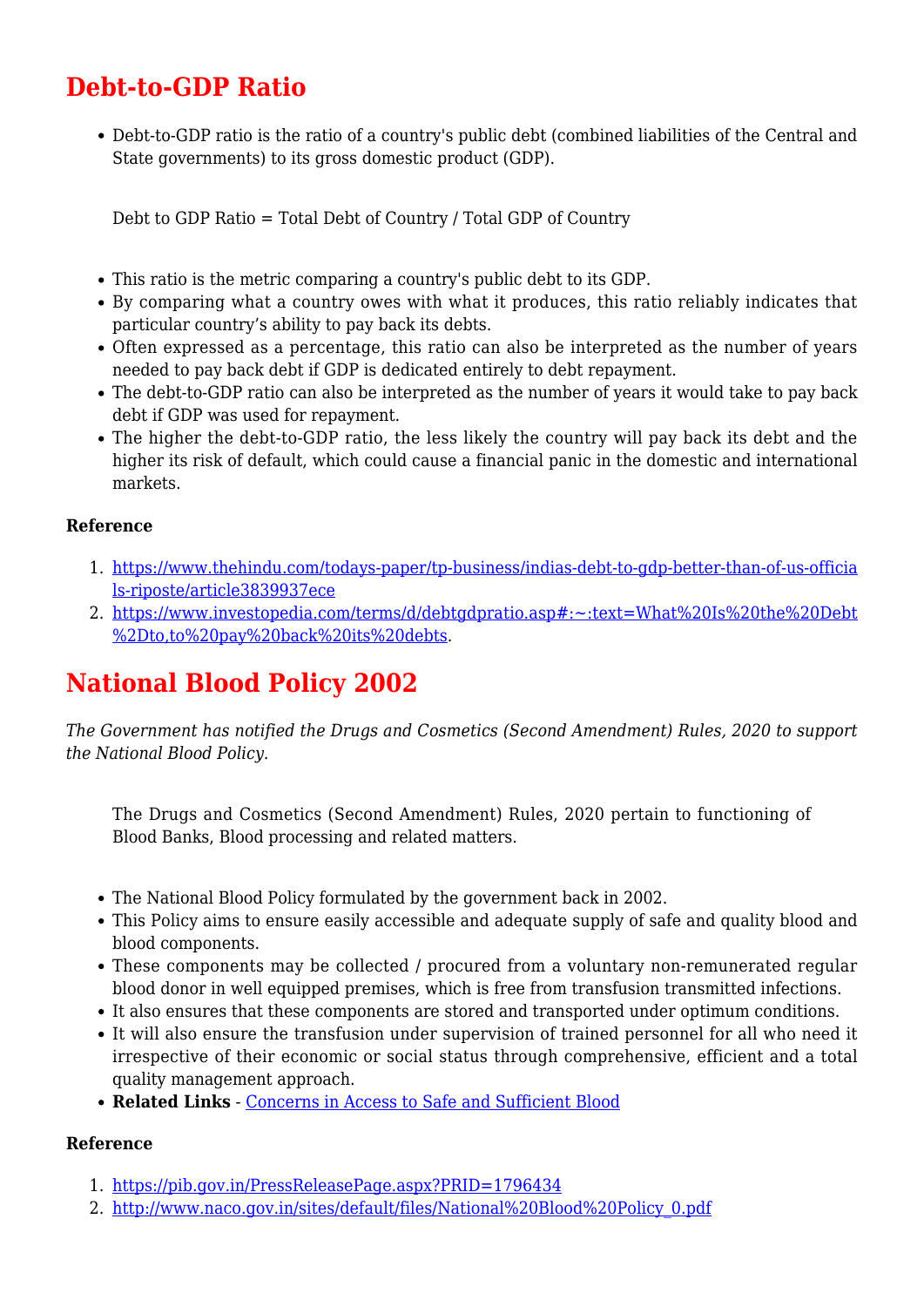3. <https://vikaspedia.in/health/nrhm/national-health-policies/national-blood-policy>

### **Animal Husbandry Infrastructure Development Fund**

- Animal Husbandry Infrastructure Development Fund (AHIDF) is a Central Sector Scheme. So, no funds are released to the States.
- This Rs. 15000 crore AHIDF was set up under Atma Nirbhar Bharat Abhiyan stimulus package. This amount will be disbursed by the Scheduled banks.
- The AHIDF has been approved for incentivizing investments by individual entrepreneurs, private companies, MSME, Farmers Producers Organizations (FPOs) and Section 8 companies to establish
	- 1. Dairy processing and value addition infrastructure,
	- 2. Meat processing and value addition infrastructure and
	- 3. Animal Feed Plant.
- **Objectives of AHIDF**  To help increase milk and meat processing capacity and product diversification to provide greater access for unorganized rural milk and meat producers to organized market.
- To make available increased price realization for the producer.
- To make available quality milk and meat products for the domestic consumer.
- To fulfil the objective of protein enriched quality food requirement of the growing population of the country and prevent malnutrition in one of the highest malnourished children population in the world.
- Develop entrepreneurship and generate employment.
- To promote exports and increase the export contribution in the milk and meat sector.
- To make available quality concentrated animals feed to the cattle, buffalo, sheep, goat, pig and poultry to provide balanced ration at affordable prices.

### **Eligible beneficiaries -**

- 1. Farmer Producer Organization (FPO)
- 2. Private companies
- 3. Individual entrepreneurs
- 4. Section 8 companies
- 5. Micro Small and Medium Enterprises
- **Loan** The eligible project under the AHIDF shall be eligible for loan up to 90% of the estimated/ actual project cost from the Scheduled Bank.

| Beneficiary                     | <b>Beneficiary Contribution</b> |
|---------------------------------|---------------------------------|
| Micro and Small Units           | $ Up \t{to} 10\%$               |
| Medium Units                    | Up to $15%$                     |
| Other categories of enterprises | $ Up to 25\%$                   |

- The Government of India will provide 3% interest subvention to eligible beneficiaries.
- Maximum Repayment Period is **8 years** inclusive of moratorium of 2 years on principal amount.
- **Credit Guarantee Fund** From the Credit Guarantee Fund, Credit guarantee would be provided to those sanctioned projects which are covered under MSME defined ceilings.
- Guarantee Coverage would be upto 25% of Credit facility of borrower.
- **Implementation Agency** Department of Animal Husbandry and Dairying, Ministry of Fisheries, Animal Husbandry & Dairying

#### **Reference**